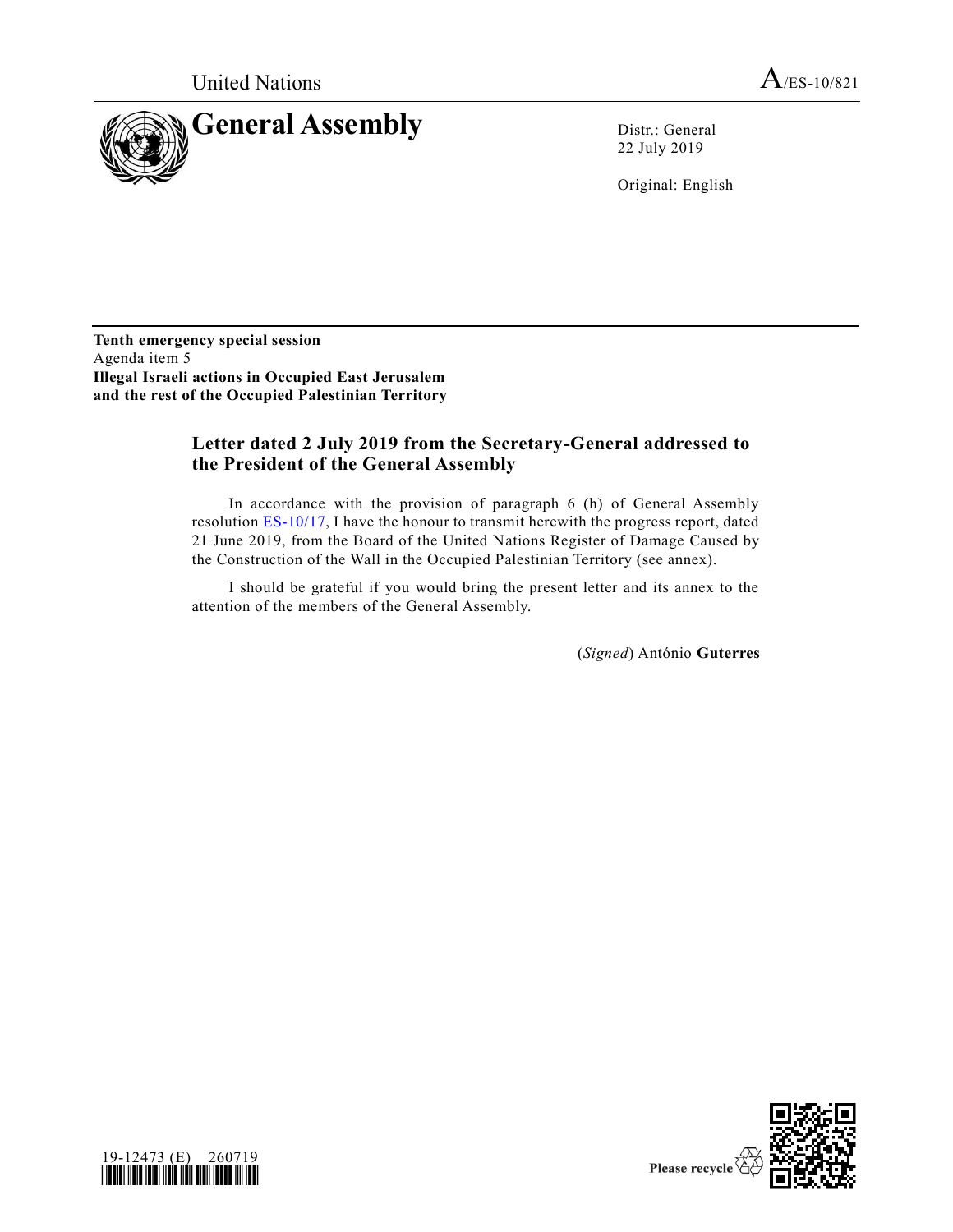#### **Annex**

# **Letter dated 21 June 2019 from the members of the Board of the United Nations Register of Damage Caused by the Construction of the Wall in the Occupied Palestinian Territory addressed to the Secretary-General**

We have the honour to provide the progress report of the Board of the United Nations Register of Damage Caused by the Construction of the Wall in the Occupied Palestinian Territory for transmission to the General Assembly, in accordance with paragraph 6 (h) of Assembly resolution [ES-10/17](https://undocs.org/en/A/RES/ES-10/17) (see enclosure).

We request that the progress report be issued as a document of the General Assembly. Our 2009, 2010, 2011, 2012, 2013, 2014, 2015, 2016, 2017 and 2018 progress reports were issued as documents [A/ES-10/455,](https://undocs.org/en/A/ES-10/455) [A/ES-10/498,](https://undocs.org/en/A/ES-10/498) [A/ES-10/522,](https://undocs.org/en/A/ES-10/522) [A/ES-10/598,](https://undocs.org/en/A/ES-10/598) [A/ES-10/599,](https://undocs.org/en/A/ES-10/599) [A/ES-10/658,](https://undocs.org/en/A/ES-10/658) [A/ES-10/683,](https://undocs.org/en/A/ES-10/683) [A/ES-10/730,](https://undocs.org/en/A/ES-10/730) [A/ES-10/756](https://undocs.org/en/A/ES-10/756) and [A/ES-10/801,](https://undocs.org/en/A/ES-10/801) respectively.

| (Signed) Ronald Bettauer | ( <i>Signed</i> ) Harumi <b>Hori</b> | (Signed) Matti Pellonpää |
|--------------------------|--------------------------------------|--------------------------|
| Member of the Board      | Member of the Board                  | Member of the Board      |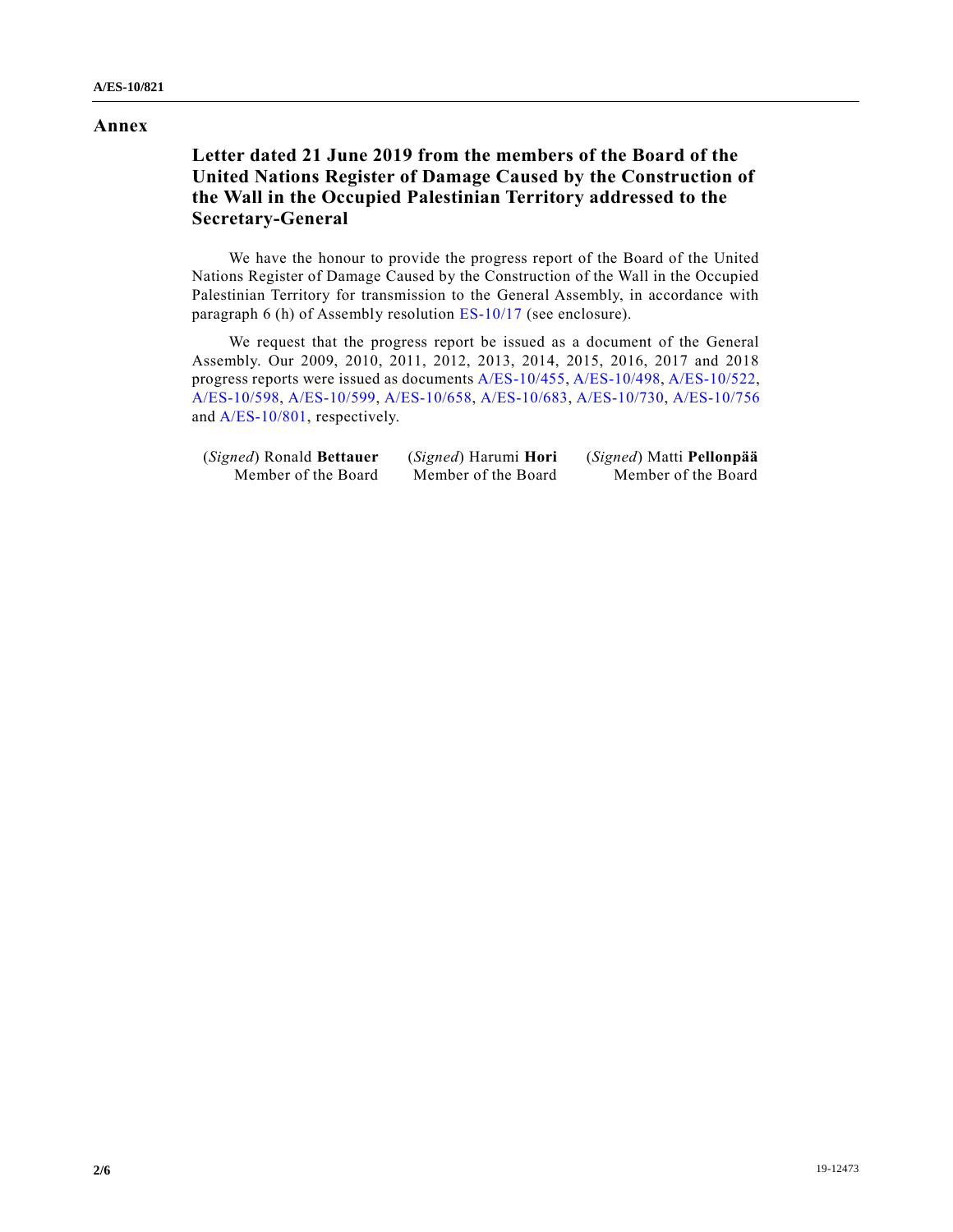#### **Enclosure**

# **Progress report of the Board of the United Nations Register of Damage Caused by the Construction of the Wall in the Occupied Palestinian Territory**

1. The Board of the United Nations Register of Damage Caused by the Construction of the Wall in the Occupied Palestinian Territory provides the present progress report, in accordance with paragraph 6 (h) of General Assembly resolution [ES-10/17,](https://undocs.org/en/A/RES/ES-10/17) covering the period from 23 June 2018 to 21 June 2019. The 2009, 2010, 2011, 2012, 2013, 2014, 2015, 2016, 2017 and 2018 progress reports of the Board were contained in documents [A/ES-10/455,](https://undocs.org/en/A/ES-10/455) [A/ES-10/498,](https://undocs.org/en/A/ES-10/498) [A/ES-10/522,](https://undocs.org/en/A/ES-10/522) [A/ES-10/598,](https://undocs.org/en/A/ES-10/598) [A/ES-10/599,](https://undocs.org/en/A/ES-10/599) [A/ES-10/658,](https://undocs.org/en/A/ES-10/658) [A/ES-10/683,](https://undocs.org/en/A/ES-10/683) [A/ES-10/730,](https://undocs.org/en/A/ES-10/730) [A/ES-10/756](https://undocs.org/en/A/ES-10/756) and [A/ES-10/801,](https://undocs.org/en/A/ES-10/801) respectively. Board progress reports, as well as other basic documents pertinent to the work of the Register of Damage, are posted on the website of the Register [\(www.unrod.org\)](http://www.unrod.org/).

2. During the reporting period, the Register of Damage continued to undertake outreach activities in the occupied Palestinian territory in order to collect, process and consider claim forms for inclusion in the Register in accordance with its Rules and Regulations Governing the Registration of Claims.

3. Since its launch in 2008, the community outreach campaign has been conducted in all communities of Janin, Tubas, Tulkarm, Qalqilyah, Salfit, Ramallah, Hebron, Bethlehem and Jerusalem Governorates, which comprise a population of more than 1.3 million inhabitants. In addition, specialized outreach activities have been conducted in 23 municipalities that have sustained damages to property belonging to communities. Thousands of printed posters and leaflets have been distributed to inform potential claimants of the requirements for completing a claim for registration of damage. During the reporting period, more than 80 meetings were held by the claim intakers of the Register of Damage with governors, mayors, local councils and potential claimants in the areas covered by the outreach campaign. In addition, the Register of Damage organized two specialized seminars for mayors and local council officials from the municipalities that had sustained damage to property belonging to communities on legal and organizational aspects of claim intake of category F (public resources and other) losses.

4. By 16 June 2019, 69,554 claim forms for registration of damage and more than 1 million supporting documents had been collected and delivered to the Office of the Register of Damage in Vienna. Claim-intake activities had been carried out in all nine affected governorates: Tubas, Janin, Tulkarm, Qalqilyah, Salfit, Hebron, Ramallah, Bethlehem and Jerusalem.

5. As at 21 June 2019, the Board had decided to include in the Register some or all of the losses set out in 34,203 claim forms and to exclude 1,167 claim forms in which none of the losses met the eligibility criteria, bringing the total number of decided claims to 35,370.

6. During the reporting period, the Office of the Register of Damage continued to process the claim forms with diligence. The considerable gap between the number of claim forms collected and the number processed by the Office is narrowing.

7. The Board held four meetings in Vienna to review claim forms that had been translated, processed and individually reviewed by Office staff, from 3 to 7 September and from 10 to 14 December 2018, and from 4 to 8 March and from 17 to 21 June 2019. At those meetings, the Board reviewed and decided to include in the Register some or all of the losses set out in 727 claim forms, 789 claim forms, 894 claim forms and 1,167 claim forms, respectively. It decided not to include 13 claim forms at each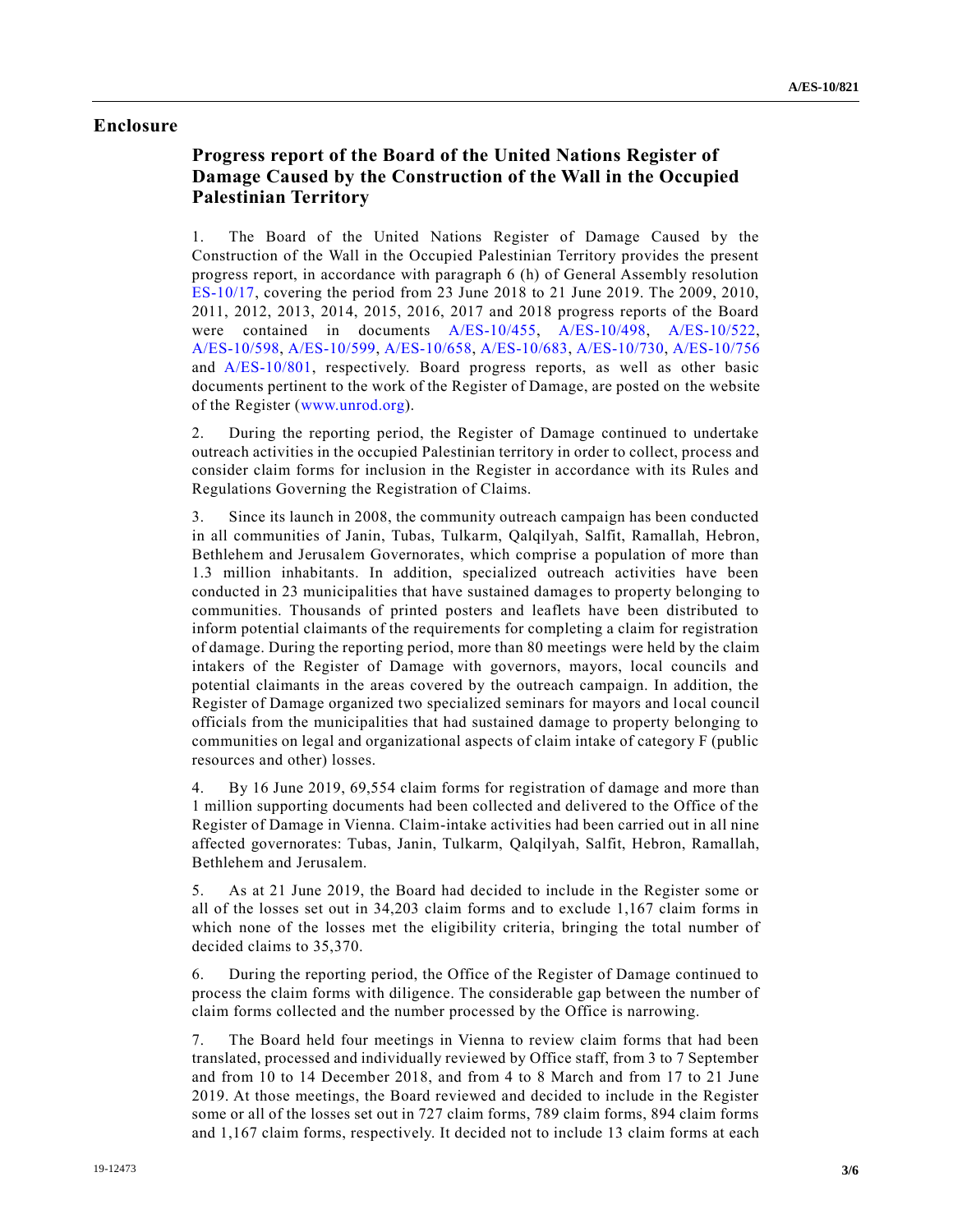of the first three meetings and 48 claim forms at the last meeting, since none of the losses in the forms met the eligibility criteria in the Rules and Regulations of the Register of Damage.

8. Of the claim forms reviewed during the reporting period, 3,501 contained claims for category A (agriculture) losses, 39 for category B (commercial) losses, 19 for category C (residential) losses, 44 for category D (employment) losses, 70 for category E (access to services) losses and 9 for category F (public resources and other) losses.

9. In its review of claims, the Board continued to apply the eligibility criteria in accordance with article 11 of the Rules and Regulations. In view of the limited time available and the large number of claims for losses included in claim forms forwarded to the Board by the Executive Director of the Register Office, the Board continued to employ sampling techniques as provided for in article 12 (3) of the Rules and Regulations. During the four meetings covered by the present report, Board members reviewed in detail approximately 10 per cent of the claims for losses included in the forms submitted for review. As indicated in the Board report of 2012, the Executive Director of the Register consulted a statistician informally concerning the sampling methodology applied by the Board. The level of sampling is within statistical parameters of reliability. Claims that did not meet the eligibility criteria were either excluded from the Register or returned to the claimants for clarification.

10. The Board identified some of the issues addressed and decisions reached during previous reporting periods. The following are among the issues addressed and decisions reached by the Board during the present reporting period:

(a) *Sharecropping or "guarantee agreements"*. Some landowners may lease plots of land in exchange for a portion of the produce grown by the tenant. Such sharecropping agreements are sometimes called "guarantee" agreements, and respective claimants may refer to their tenancy as "having land on guarantee". The Board decided to apply the decision with respect to sharecropping agreements, reported in paragraph 11 (g) of its 2013 report (namely, that claims for agricultural losses sustained by claimants who cultivated land on the basis of oral agreements only formalized after the construction of the Wall could be registered), to "guarantee agreements" under which a claimant had agreed to provide a portion of the produce grown on land in return for a lease;

(b) *Wells, water tanks and other water collection structures*. In some category A claims, claimants had submitted a claim for the loss of their water collection structures under "wells". The Arabic word for "well" covers not only the meaning commonly understood in the English language (i.e., a pit or hole dug into the ground to reach a supply of water), but also any other water collection, preservation or storage structure dug or built into the ground. The Board therefore decided that, in such cases, the loss could be recommended as the loss of a "well", provided all other eligibility criteria had been met;

(c) *Losses claimed in a currency other than new Israeli shekels*. The Board decided that, in cases where a claimant had submitted a claim for losses in a currency other than new shekels (e.g., Jordanian dinars), such losses should be marked as unclear, given that the currency used for the registration of claimed losses was the new shekel and that an accurate conversion from a different currency to new shekels was not possible, owing to fluctuations in exchange rates;

(d) *Damage resulting from tear gas*. The Board decided that, in cases where a claimant had submitted a claim for agricultural losses resulting from tear gas used by Israeli soldiers to prevent persons from crossing or getting too close to the Wall, such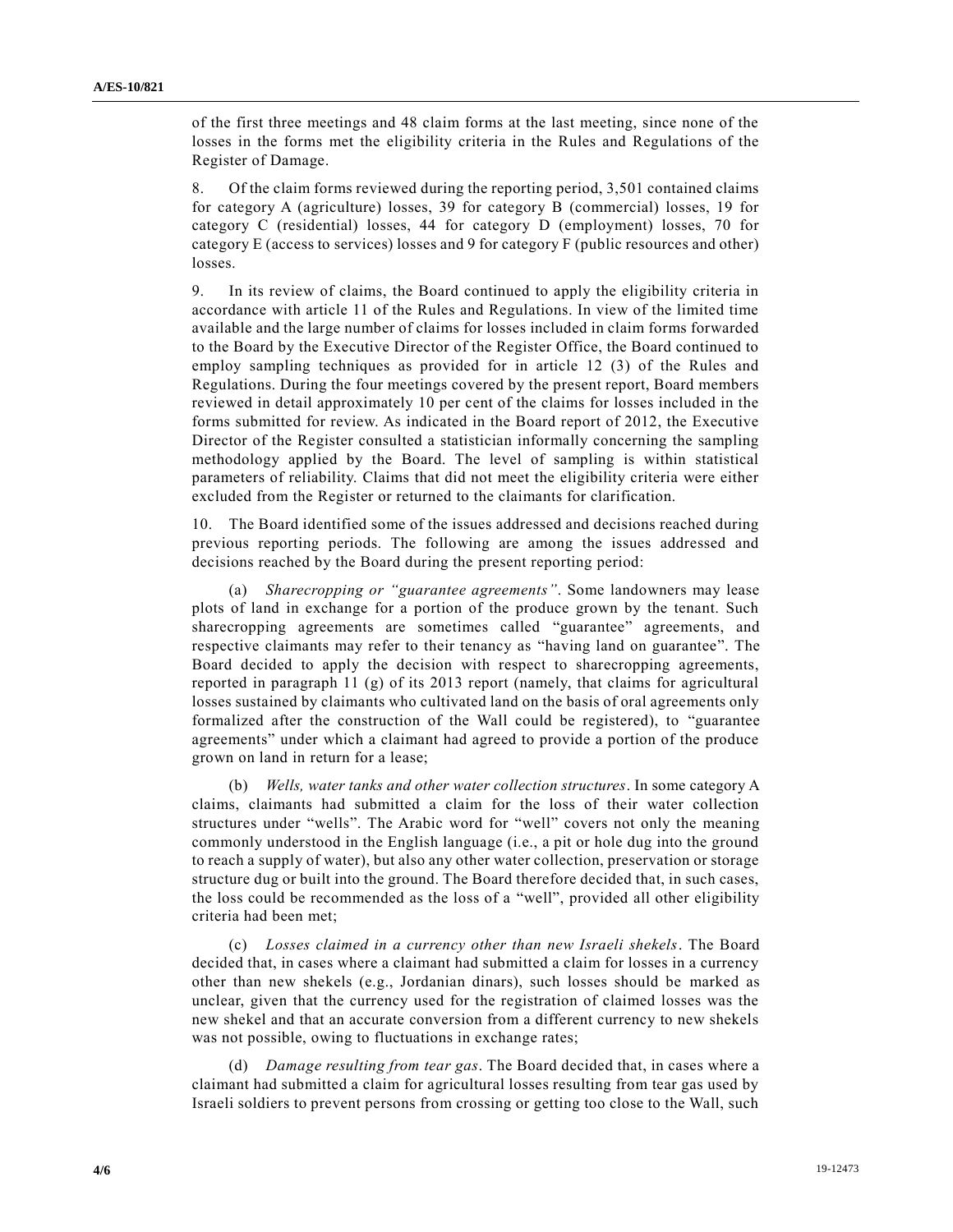losses could be included in the Register as long as all other eligibility criteria were met;

(e) *Restarted agricultural activity*. Some claimants had reported in their claims that they had ceased all agricultural activities in the part of their plots located on the village side of the Wall. A number of those claimants, however, made new, subsequent claims for flood damage caused by the Wall, stating that they had restarted agricultural activities in those parts of their land. The Board decided that the new claims could be recorded, but that the Register's staff would need to change how the previously claimed losses had been recorded to indicate that the interruption of activity had only been temporary, so as to avoid recording damage twice;

(f) *Damage caused by barrier terminals or checkpoints connected to the Wall*. The Board decided to record claims for damage caused to a plot of land by the construction of a barrier terminal or checkpoint separate from the Wall but connected to it;

(g) *Work permits*. Where a claimant provided a work permit as evidence of employment, the Board decided that the permit could be accepted as valid evidence even if the employer's name indicated by the claimant was different from that indicated on the permit, since the claimant in that case was likely to be employed by a contractor.

11. The Board began to consider a variety of claims relating to, inter alia, institutional public resources. During the reporting period, it considered seven claims submitted by communities asserting that one or more roads had been damaged by the Wall and that access to the remaining portion of the road on the Israeli side of the Wall had been lost, and two public resource claims by institutions for loss of access or restricted access to land that had been rented to third parties.

(a) *Elements of the claim*. Claimants that had submitted early public resource claims had provided only a very brief statement describing the village in question and when the Wall had been built there, a paragraph describing the road that was claimed to be damaged or circumstances affecting the land in question, a short statement confirming that the head of the village council had the authority to submit the claim, and the sections of Law No. 1 of 1997 on Palestinian local authorities giving the responsibility of local roads to village councils (art. 15) and authorizing heads of village councils to take legal actions (art. 16). The Board asked that the staff encourage Palestinian institutions to include in future public resource claims statements that systematically provided: (a) a detailed description of the claimed loss; (b) a description of the affected location; (c) the time frame in which the loss had occurred; (d) a description of the circumstances leading to the loss as a result of the construction of the Wall in the Occupied Palestinian Territory; (e) a description of the impact of the loss; (f) a description of the costs incurred or expected to be incurred; and (g) any other relevant information;

(b) *Evidence of existence and location of public roads*. The Board decided that, in cases where a claimant had submitted a claim for losses concerning a public road that had been affected by the construction of the Wall, corroborating evidence should be provided, for example, for the existence of the road (e.g., the decision of the village council to expropriate the land on which the road had been constructed, contracts for the construction of the road, local pre-Wall maps showing the road, satellite images showing the road or photographs of the road). The Board decided that the Register's staff could provide corroborating evidence based on its own research, for example, by referring to satellite maps or to individual claims that had been made and registered with respect to each of those areas, documenting that the individual claimants used to tend plots behind the Wall and that the road leading to those plots had been destroyed;